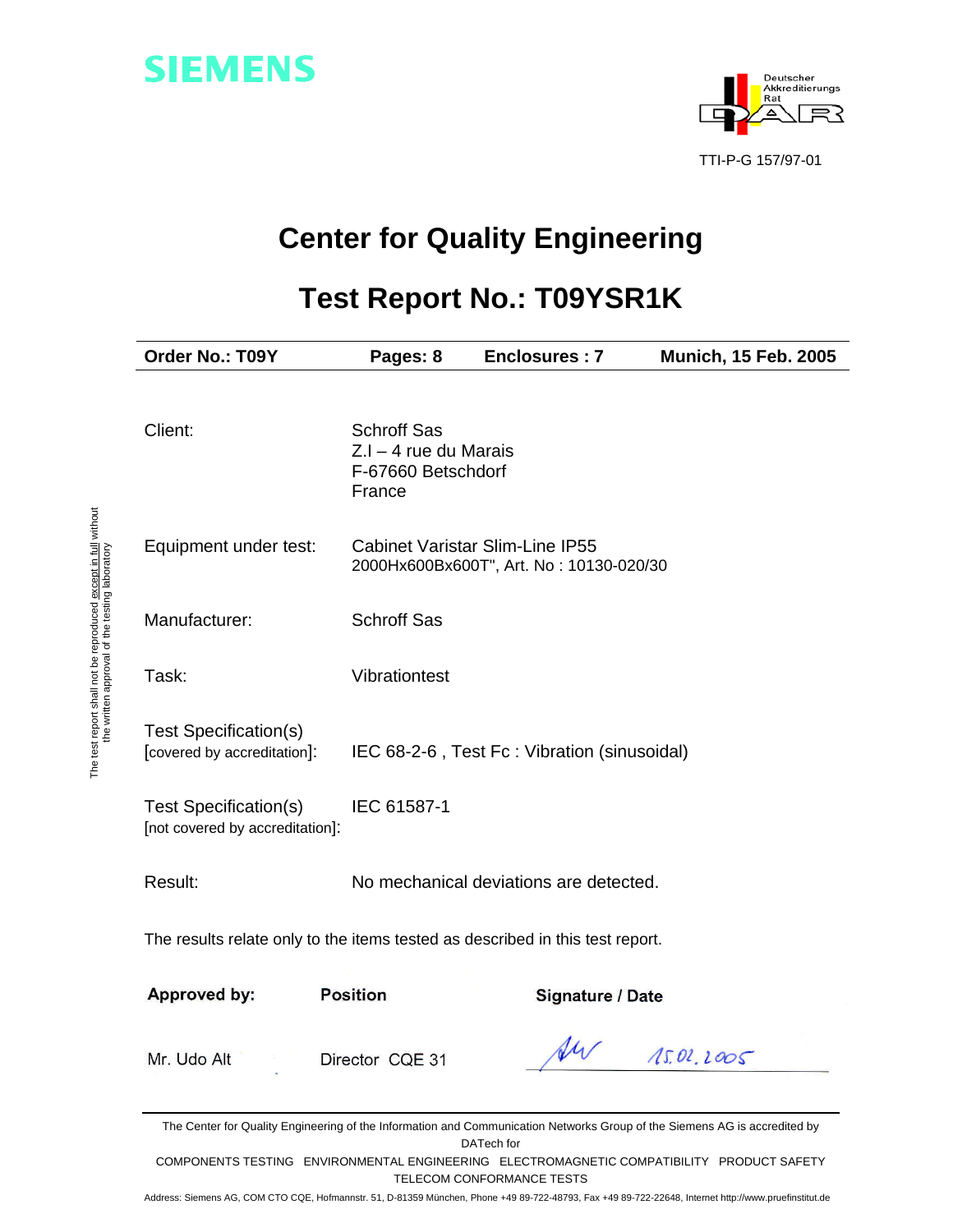### **CONTENTS**

The test report shall not be reproduced except in full without the written approval of the testing laboratory

The test report shall not be reproduced except in full without<br>the written approval of the testing laboratory

| 1                                          |                                                                                                                                                                  |                                                    |
|--------------------------------------------|------------------------------------------------------------------------------------------------------------------------------------------------------------------|----------------------------------------------------|
| 2                                          |                                                                                                                                                                  | 3                                                  |
| 2.1                                        | Specifications                                                                                                                                                   | 3                                                  |
| 3                                          |                                                                                                                                                                  |                                                    |
| 3.1<br>3.2<br>3.3<br>3.4<br>3.5            | <b>Identification of Client</b><br><b>Test Laboratory</b><br>Storage of Records<br><b>Time Schedule</b><br>Participants                                          | 4<br>4<br>4<br>$\overline{4}$<br>$\overline{4}$    |
| 4                                          |                                                                                                                                                                  | .5                                                 |
| 4.1<br>4.2                                 | Description of EUT<br><b>Failure Criteria</b>                                                                                                                    | 5<br>5                                             |
| 5                                          |                                                                                                                                                                  | .5                                                 |
|                                            |                                                                                                                                                                  |                                                    |
| 5.1<br>5.2                                 | <b>Test Facility</b><br><b>Measuring Equipment</b>                                                                                                               | 5<br>5                                             |
| 6                                          | SPECIFICATIONS, TESTS AND RESULTS : ENVIRONMENTAL                                                                                                                | 6                                                  |
| 6.1<br>6.2<br>6.2.1<br>6.3<br>6.4<br>6.4.1 | <b>Requirements Specification</b><br><b>Test Specification</b><br>Vibration sinusoidal<br><b>Test Performance</b><br><b>Test Results</b><br>Vibration sinusoidal | 6<br>$\,$ 6 $\,$<br>$6\phantom{1}6$<br>6<br>8<br>8 |
| 7                                          | <b>ENCLOSURES</b>                                                                                                                                                |                                                    |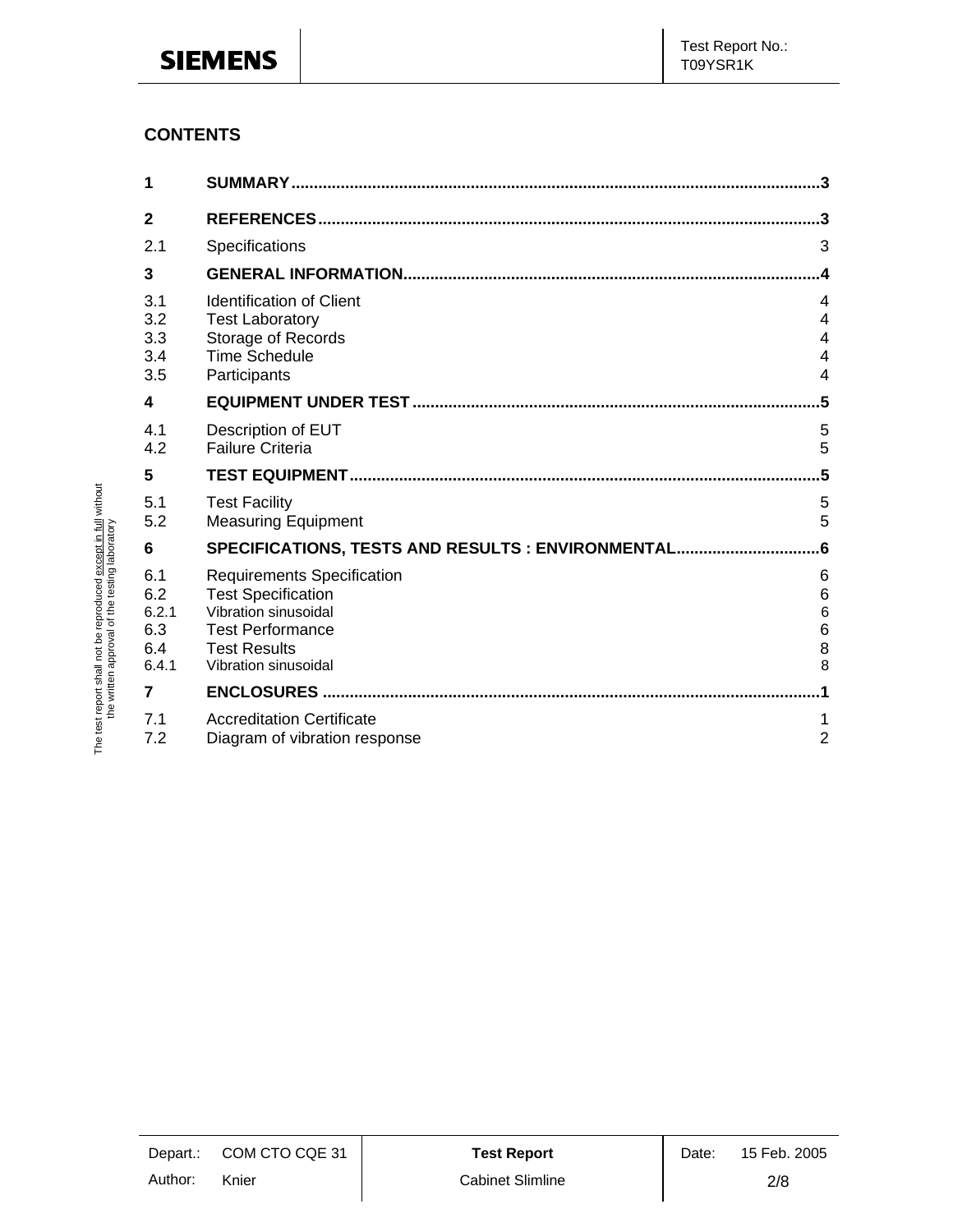### **1 Summary**

The rport contains the results from the environmentel compatability technical analysis of the Cabinet **Varistar Slim-Line IP55,** 2000Hx600Bx600T", Art. No : 10130-020/30 **completed with Dummysubracks** regard to

#### **IEC 61587, performance level DL6 and IEC 60068-2-6 for Vibration**

Testing was performed by Siemens AG, ICN TQM QE at their test-facilities.

| Requirement                                 | l Criteria<br>met<br>(ves/no) | Remark |
|---------------------------------------------|-------------------------------|--------|
| IEC 68-2-6, Test Fc: Vibration (sinusoidal) |                               |        |

## **2 References**

### **2.1 Specifications**

#### **IEC 61587-1 : 1999-06**

Mechanical structures for electronic equipment - Tests for IEC 60197 and IEC 60297 –

Part 1:

Climatic, mechanical tests and safty aspects for cabinets, racks, subracks and chassis

#### **IEC 60068-2-6 : 1995-03**

Environmental testing Part 2 : Tests , Test Fc: Vibration (sinusoidal)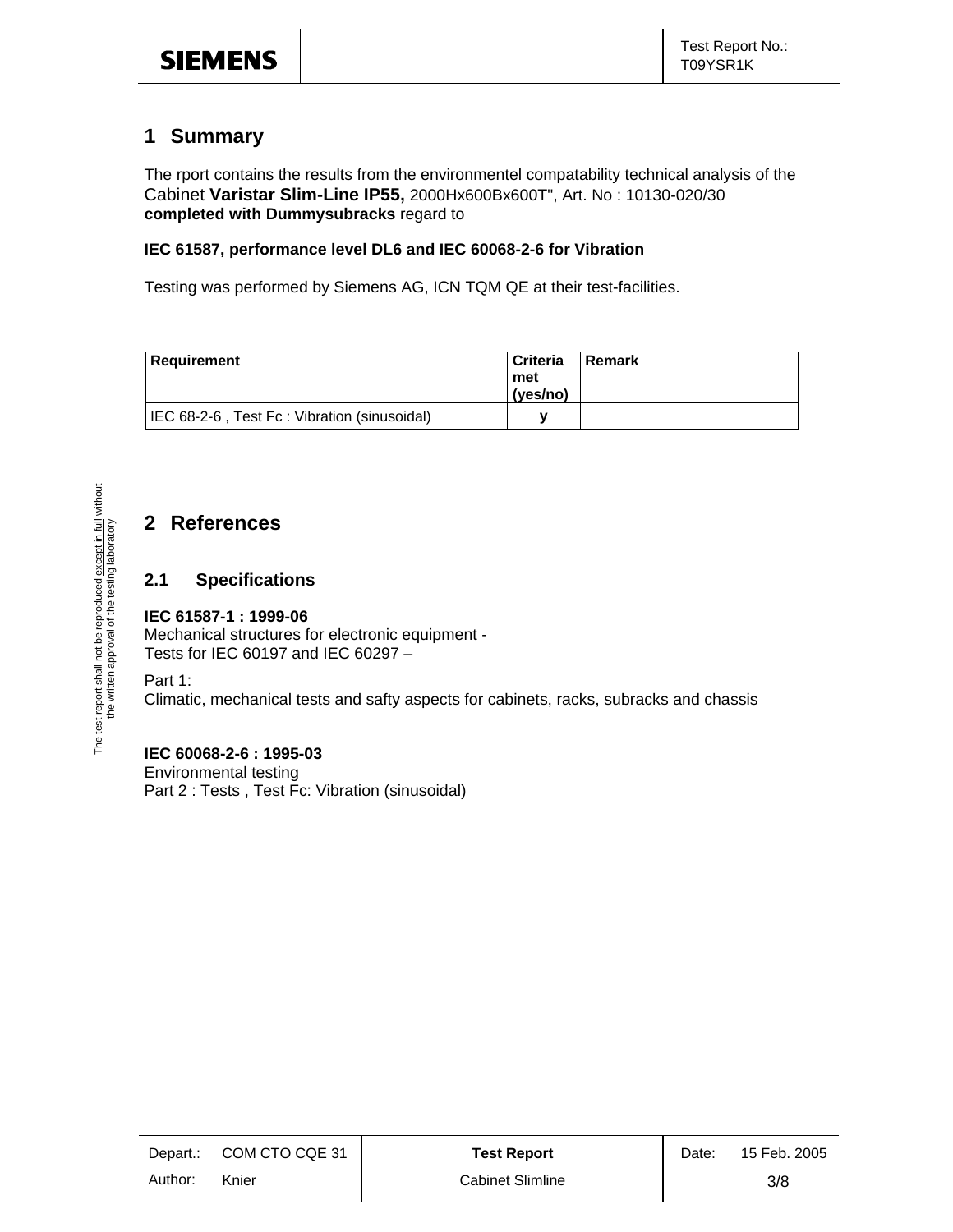### **3 General Information**

### **3.1 Identification of Client**

| Client:  | Schroff Sas, R&D        |
|----------|-------------------------|
| Address: | $Z.I - 4$ rue du Marais |
|          | F-67660 Betschdorf      |
| Country: | France                  |

#### **3.2 Test Laboratory**

| Name:    | Siemens AG, COM CTO CQE 31 |
|----------|----------------------------|
| Address: | Hofmannstrasse 51          |
|          | 81359 Munich               |
| Country: | Germany                    |
| Phone:   | (089) 722 26105 Mr. Alt    |
| Fax:     | (089) 722 25326            |
| E-Mail:  | Udo.Alt@siemens.com        |
|          |                            |

### **3.3 Storage of Records**

The original of the test plan / report is delivered to the client. It is in the responsibility of the client to administer and store the test report for future use.

The EUT-software has to be kept by the client and must be available for future examinations.

### **3.4 Time Schedule**

| Delivery of EUT: | 07.02.2005 |
|------------------|------------|
| Start of test:   | 09.02.2005 |
| End of test:     | 09.02.2005 |

### **3.5 Participants**

#### Participants Testreport

| <b>Name</b>      | <b>Function</b>    | Company      | <b>Department</b> | Location          |
|------------------|--------------------|--------------|-------------------|-------------------|
| Mr. Knier        | Accredited testing | l Siemens AG | I COM CTO CQE 31  | Mch H             |
| Mr. Meyer        | Client             | Schroff Sas  |                   | <b>Betschdorf</b> |
| Mr. Marcinkowski | Client             | Schroff Sas  |                   | <b>Betschdorf</b> |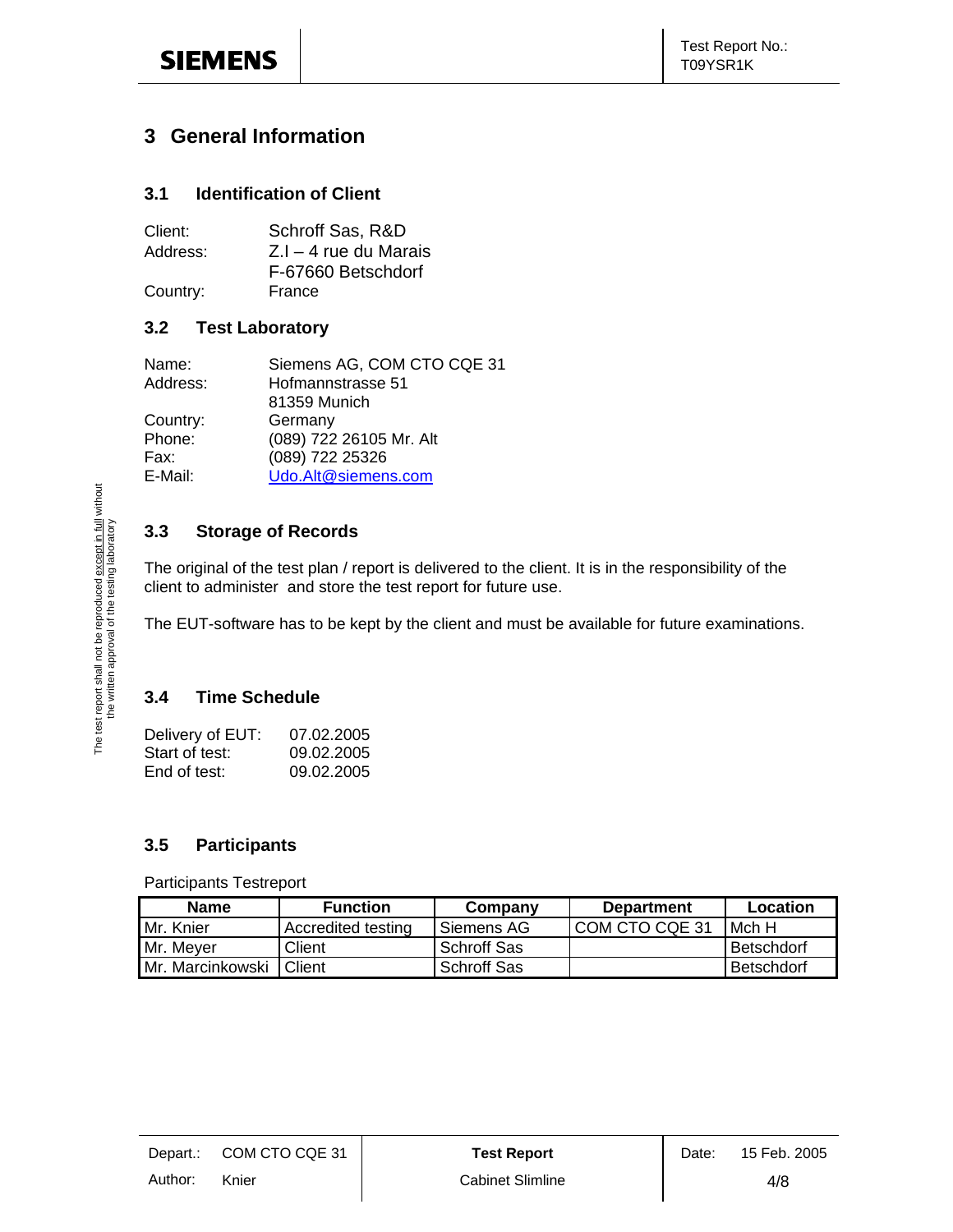### **4 Equipment under Test**

### **4.1 Description of EUT**

Cabinet " Varistar Slim-Line IP55 2000Hx600Bx600T", Art. No : 10130-020/30 Seal: Art No : 60130-027

### **4.2 Failure Criteria**

No mechanical deviations.

### **5 Test Equipment**

### **5.1 Test Facility**

The measurements were carried out in the Center for Quality Engineering: Siemens AG, Department ICN TQM QE 31, Hofmannstraße 50, 81359 München, Germany.

### **5.2 Measuring Equipment**

| Ident.<br>No. | <b>EQUIPMENT</b>                                                                                                                                                       | <b>TYPE</b>       | <b>MANUF.</b>           | Status of<br><b>Equipment</b> | Cal.-Date<br>YYYY/MM | Cal. due date<br>YYYY/MM |
|---------------|------------------------------------------------------------------------------------------------------------------------------------------------------------------------|-------------------|-------------------------|-------------------------------|----------------------|--------------------------|
| S0795         | <b>Frequency Counter</b>                                                                                                                                               | P6101,FP2         | Newport                 | ind                           |                      |                          |
| S0854         | <b>Frequency Display</b>                                                                                                                                               | L4S4RA8W          | Newport                 | ind                           |                      |                          |
| S1402         | Charge Amplifier                                                                                                                                                       | D22PMG            | <b>Unholtz Dickie</b>   | cal                           | 2004/02              | 2005/02                  |
| S1403         | Charge Amplifier                                                                                                                                                       | D22PMG            | <b>Unholtz Dickie</b>   | cal                           | 2004/02              | 2005/02                  |
| S1404         | Charge Amplifier                                                                                                                                                       | D22PMG            | <b>Unholtz Dickie</b>   | cal                           | 2004/02              | 2005/02                  |
| S1405         | Charge Amplifier                                                                                                                                                       | D22PMG            | Unholtz Dickie          | cal                           | 2004/02              | 2005/02                  |
| S1418         | PARAGON<br><b>MAINFRAME</b>                                                                                                                                            | 35650A            | hp                      | cal                           | 2004/02              | 2005/02                  |
| S1419         | Vibration Exciter with<br>Transistor switch<br>Amplifier                                                                                                               | SW9100            | <b>RMS</b>              | cal                           | 2004/02              | 2005/02                  |
| S5004         | Oscilloscope                                                                                                                                                           | D <sub>1011</sub> | Siemens                 | ind                           |                      |                          |
| S5325         | <b>Personal Computer</b><br>with Vibco NT V2.7.2                                                                                                                       | Scenic L          | <b>FSC</b><br><b>MP</b> | not                           |                      |                          |
| S5059         | Accelerometer                                                                                                                                                          | 224C              | Endevco                 | cal                           | 2004/12              | 2006/12                  |
| S5055         | Accelerometer                                                                                                                                                          | 4369              | Bruel & Kjaer           | cal                           | 2004/12              | 2006/12                  |
| S5054         | Accelerometer                                                                                                                                                          | 4369              | Bruel & Kjaer           | cal                           | 2004/12              | 2006/12                  |
| S5082         | Accelerometer                                                                                                                                                          | 4384              | Bruel & Kjaer           | cal                           | 2004/12              | 2006/12                  |
|               | cal=calibrated Equipment - cpu=checked prior to use - chk=checked equipment (dated)<br>ind=for indication only - not=not calibrated equipment - ref=Reference standard |                   |                         |                               |                      |                          |
|               |                                                                                                                                                                        |                   |                         |                               |                      |                          |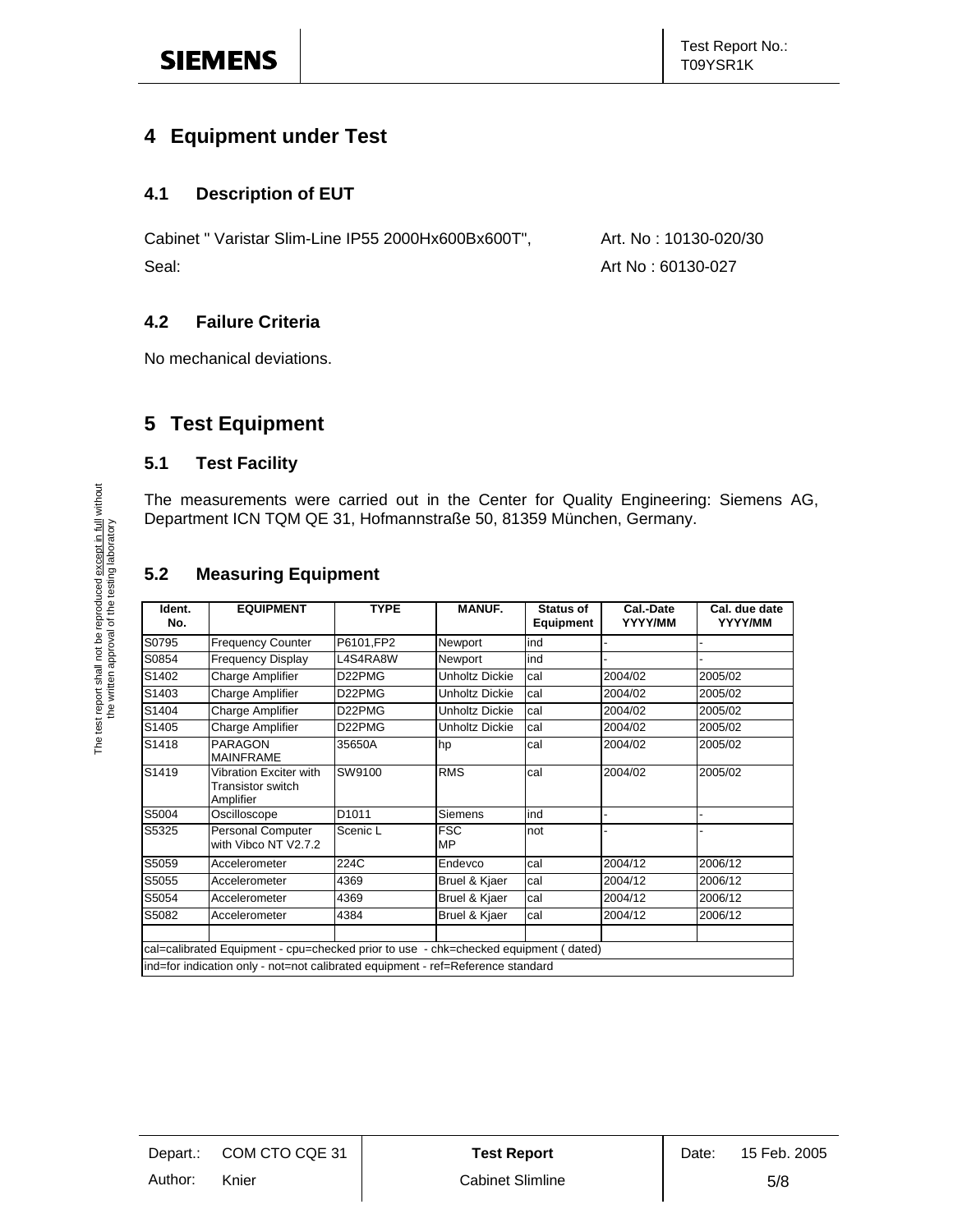### **6 Specifications, Tests and Results : Environmental**

The test results in the report refer exclusively to the test object described in section 4 and the test period in section 3.4.

#### **6.1 Requirements Specification**

#### **IEC 61587-1 : 1999-06**

Mechanical structures for electronic equipment -Tests for IEC 60197 and IEC 60297 – Performance Level DL6

### **6.2 Test Specification**

#### **6.2.1 Vibration sinusoidal**

Acc. To IEC 60068-2-6, part Fc

| Test                    | Dim<br>Parameter                                                                                                          | Test severity                                | Dur.                             | Reference                  | Method                        |
|-------------------------|---------------------------------------------------------------------------------------------------------------------------|----------------------------------------------|----------------------------------|----------------------------|-------------------------------|
| Vibration<br>sinusoidal | displacement<br>mm<br>m/s <sup>2</sup><br>acceleration<br>Hz.<br>frequency range<br>frequency change<br>axes of vibration | 3,5<br>10<br>$9 - 100$<br>$5-9$<br>1 Okt/min | $3 \times 10$<br>sweep<br>cycles | <b>IEC</b><br>$68 - 2 - 6$ | Fc: Vibration<br>(sinusoidal) |

### **6.3 Test Performance**

For the tests the EUT was completed with dummy-subracks and a dummy weight as described in IEC 61587 page 29, figure 8 and table 7. At the shaker table the EUT was mounted by using of its normal fixing points (see photos 1-3).

The tests are performed in 3 mutually perpendicular axes.

Definition of vibration axes

 $Z$  axis = vertical  $X$  axis = longitudinal (side – side)  $Y$  axis = lateral (front – back)

At top of the cabinet the dynamic behaviour of the cabinet was recorded (diagrams see enclosures page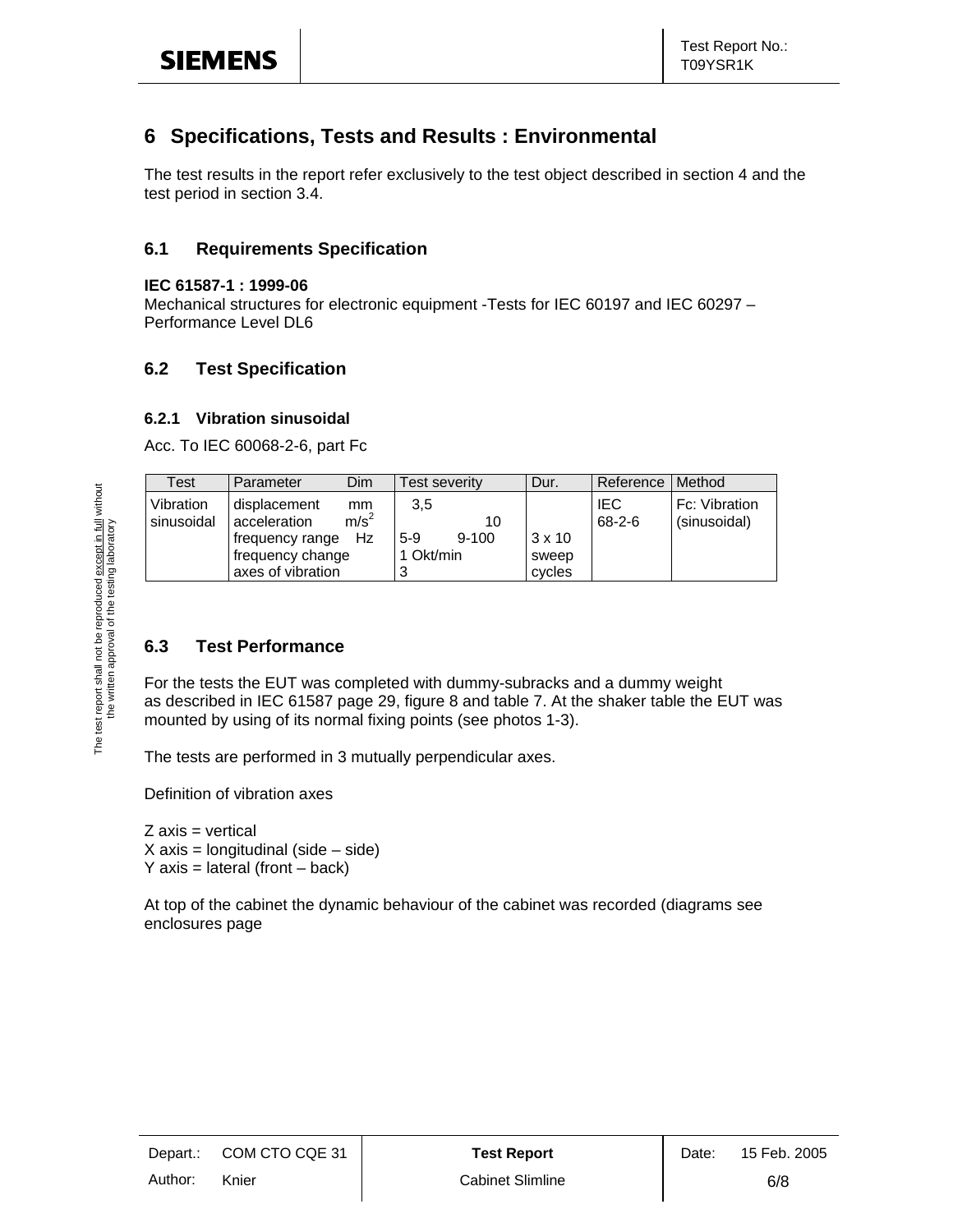

**Photo 1:** EUT mounted at vibration table. Axis of vibration **X** – longitudinal (side - side)



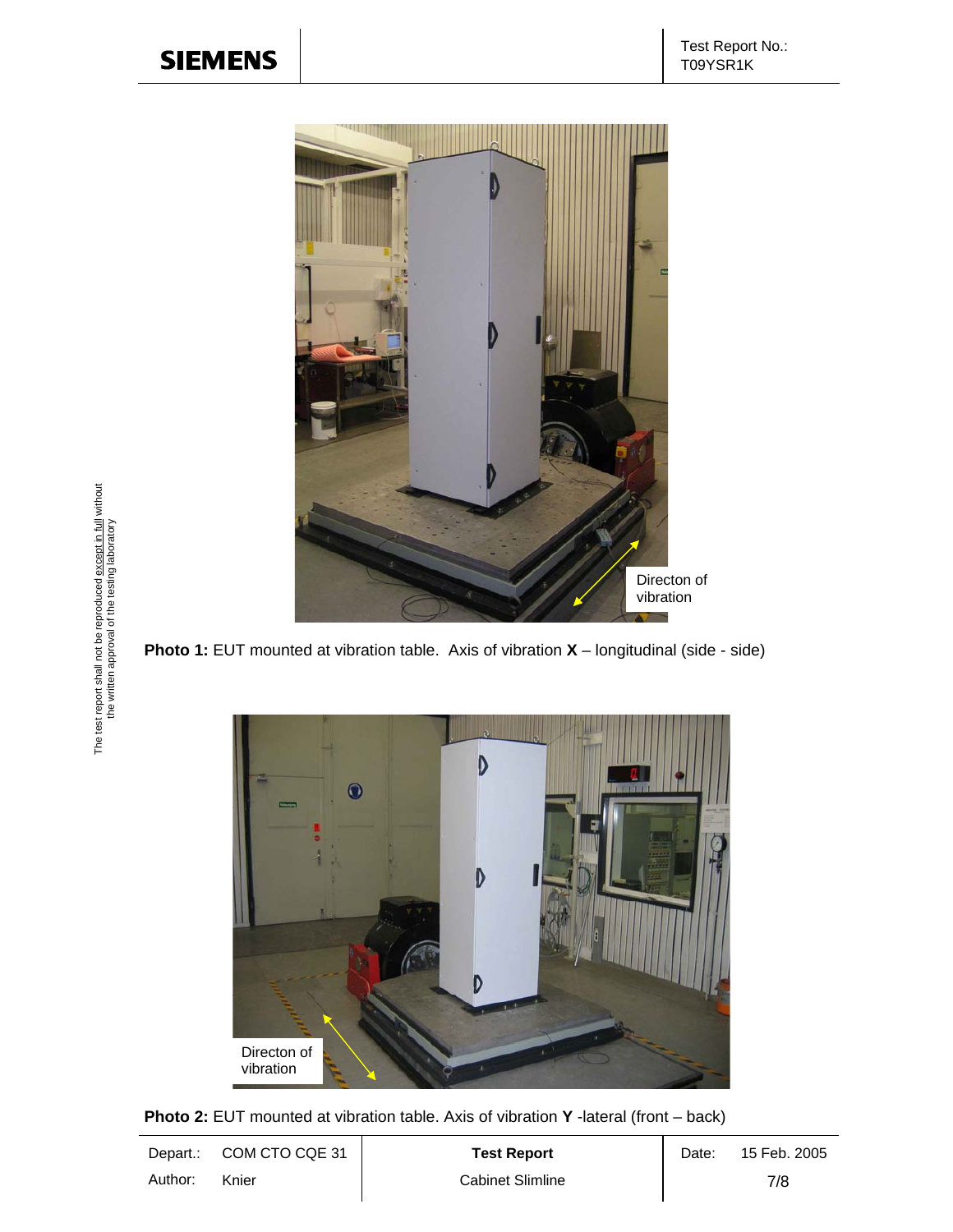

Directon of vibration

**Photo 3:** EUT mounted at vibration table. Axis of vibration **Z** (vertical)

### **6.4 Test Results**

#### **6.4.1 Vibration sinusoidal**

During and after the vibration test no mechanical deviations were occurred.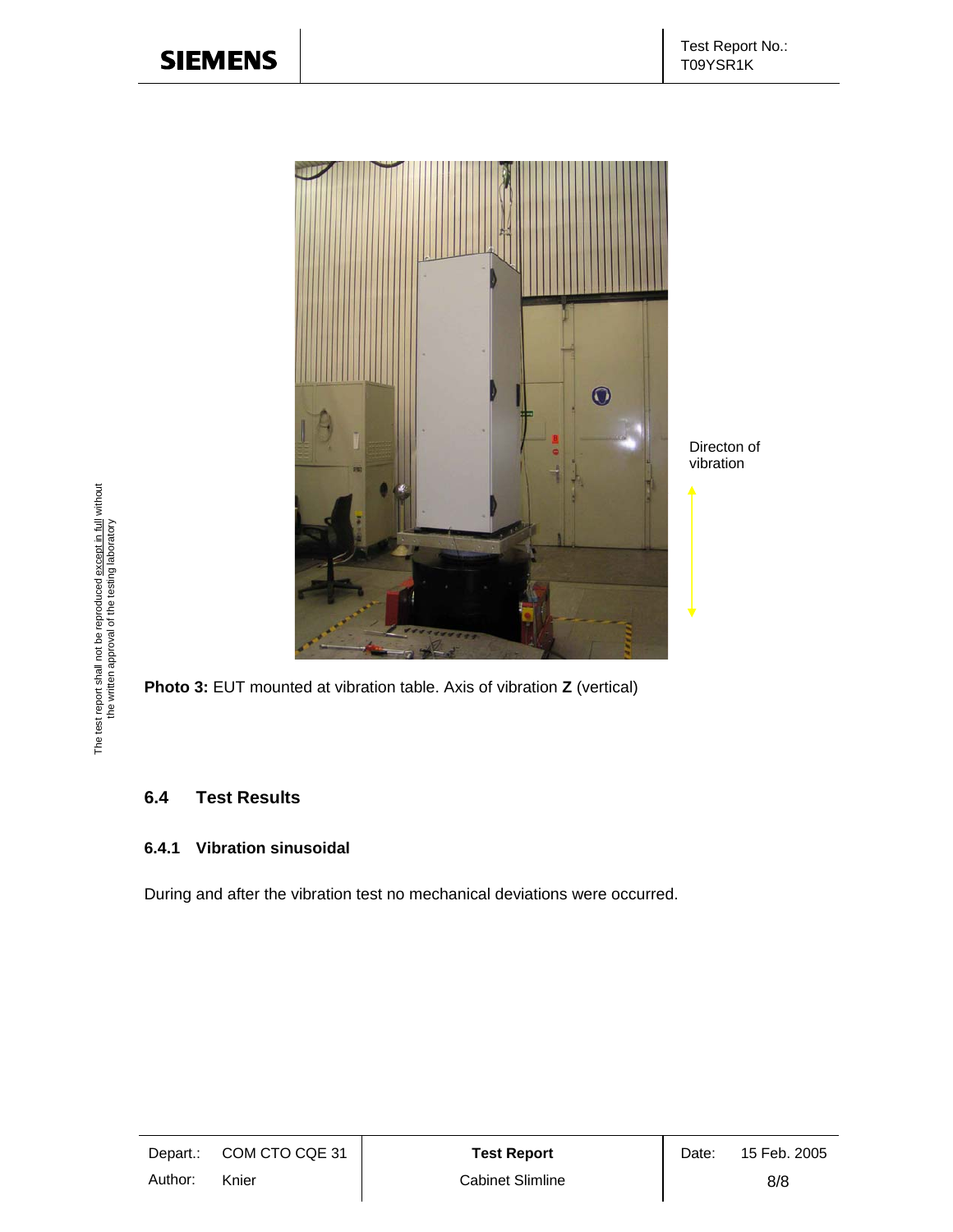### **7 Enclosures**

### **7.1 Accreditation Certificate**

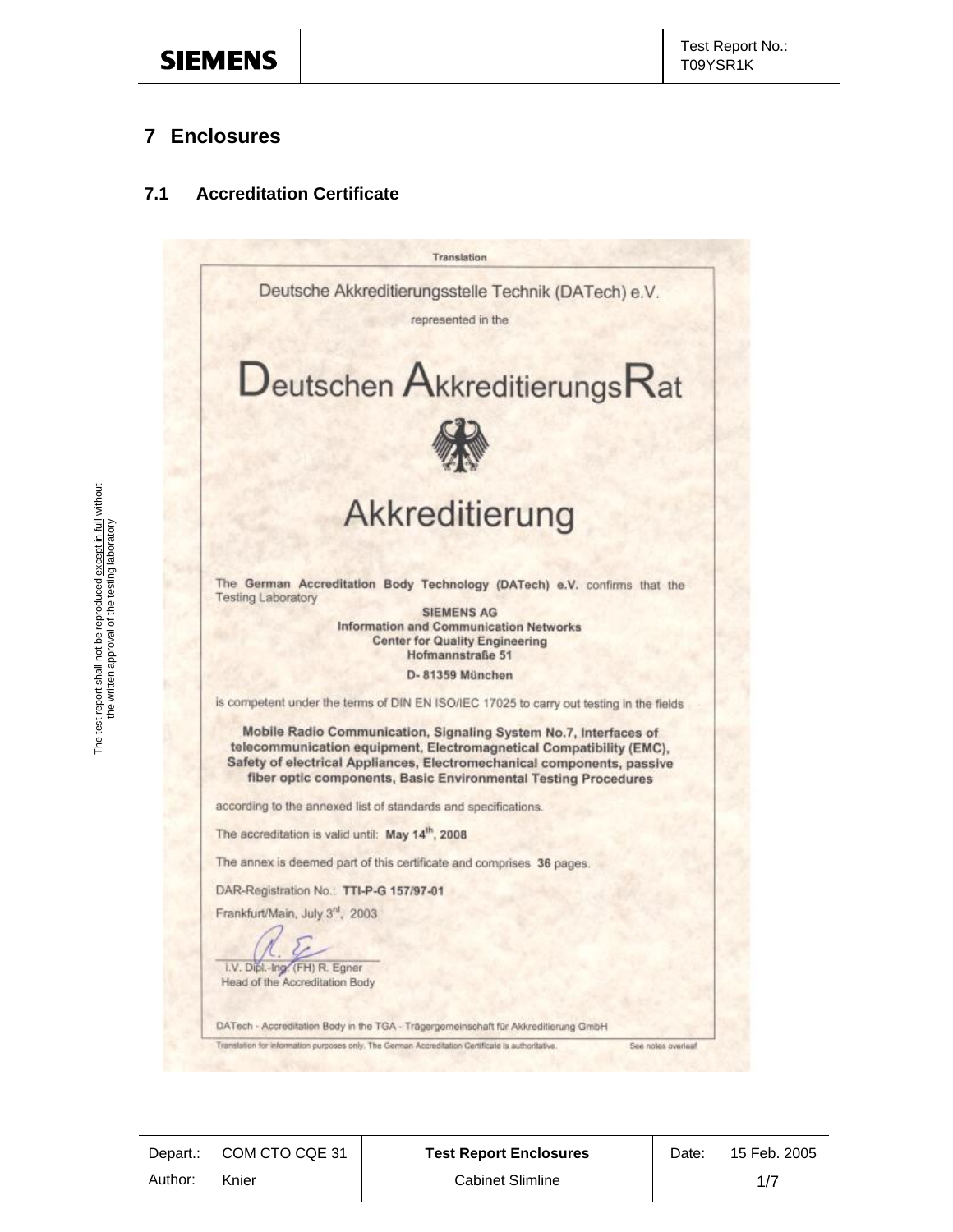### **7.2 Diagram of vibration response**

**Y-axis**

The test report shall not be reproduced except in full without the written approval of the testing laboratory

The test report shall not be reproduced <u>except in full</u> without<br>the written approval of the testing laboratory

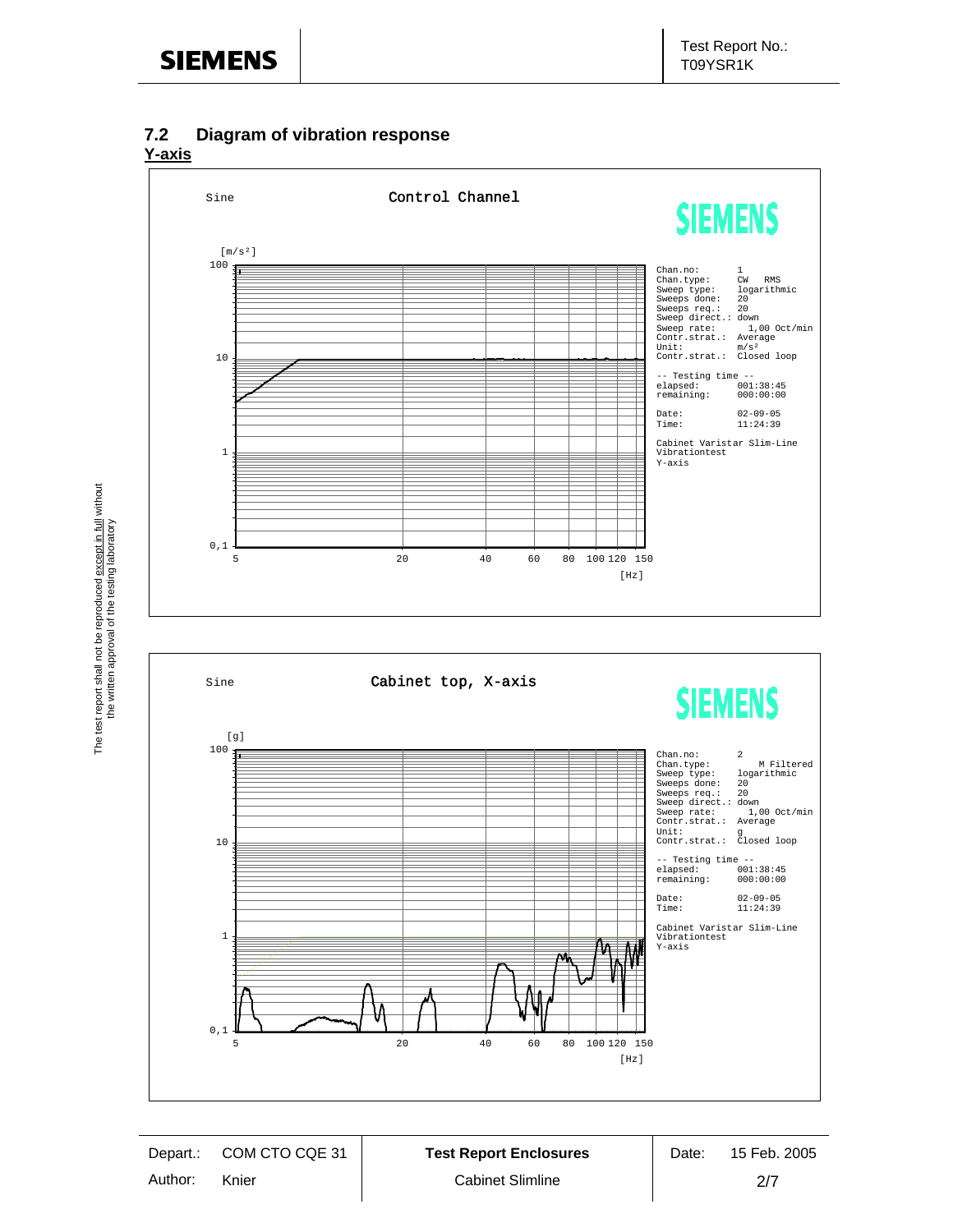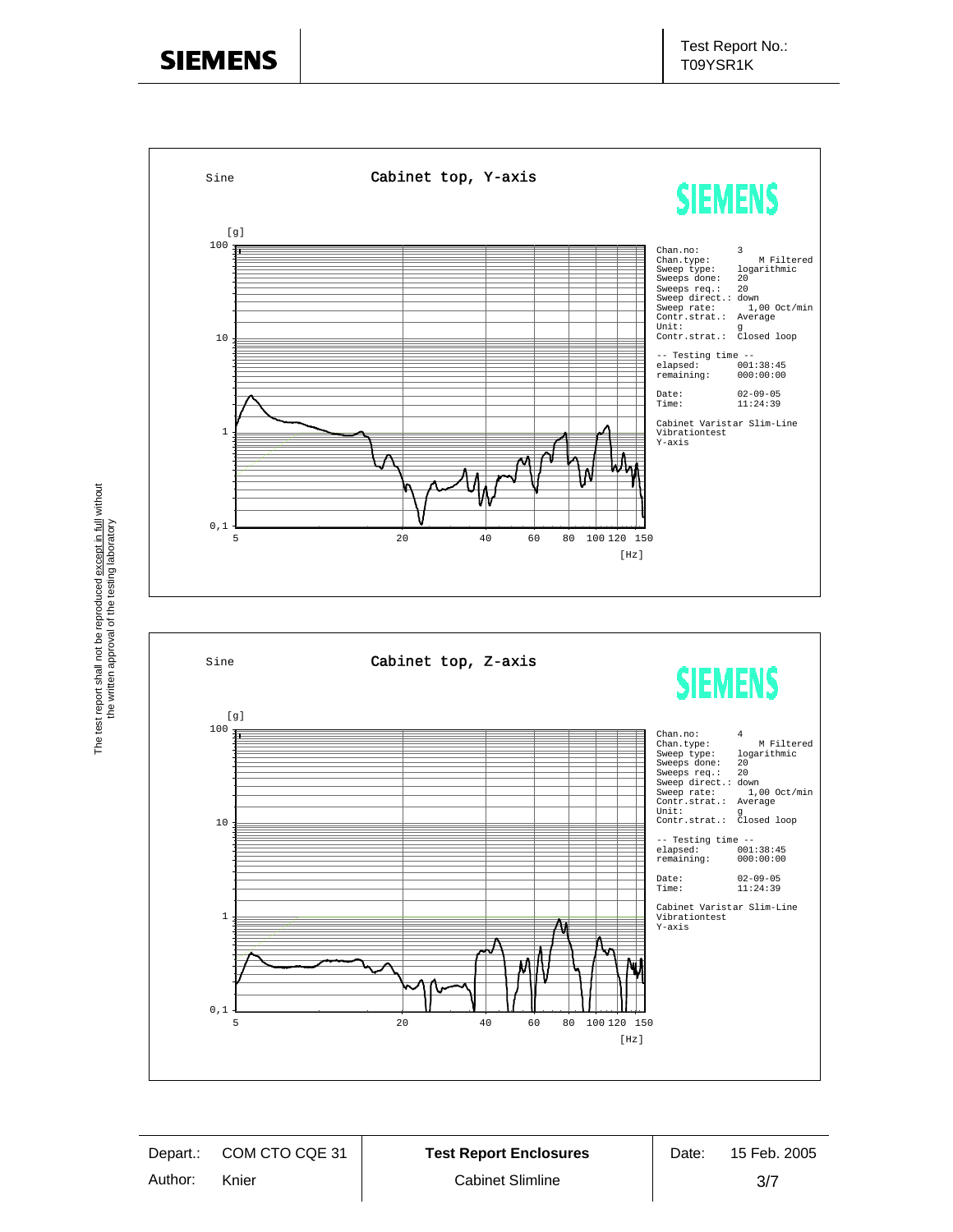

The test report shall not be reproduced except in full without the written approval of the testing laboratory

The test report shall not be reproduced <u>except in full</u> without<br>the written approval of the testing laboratory

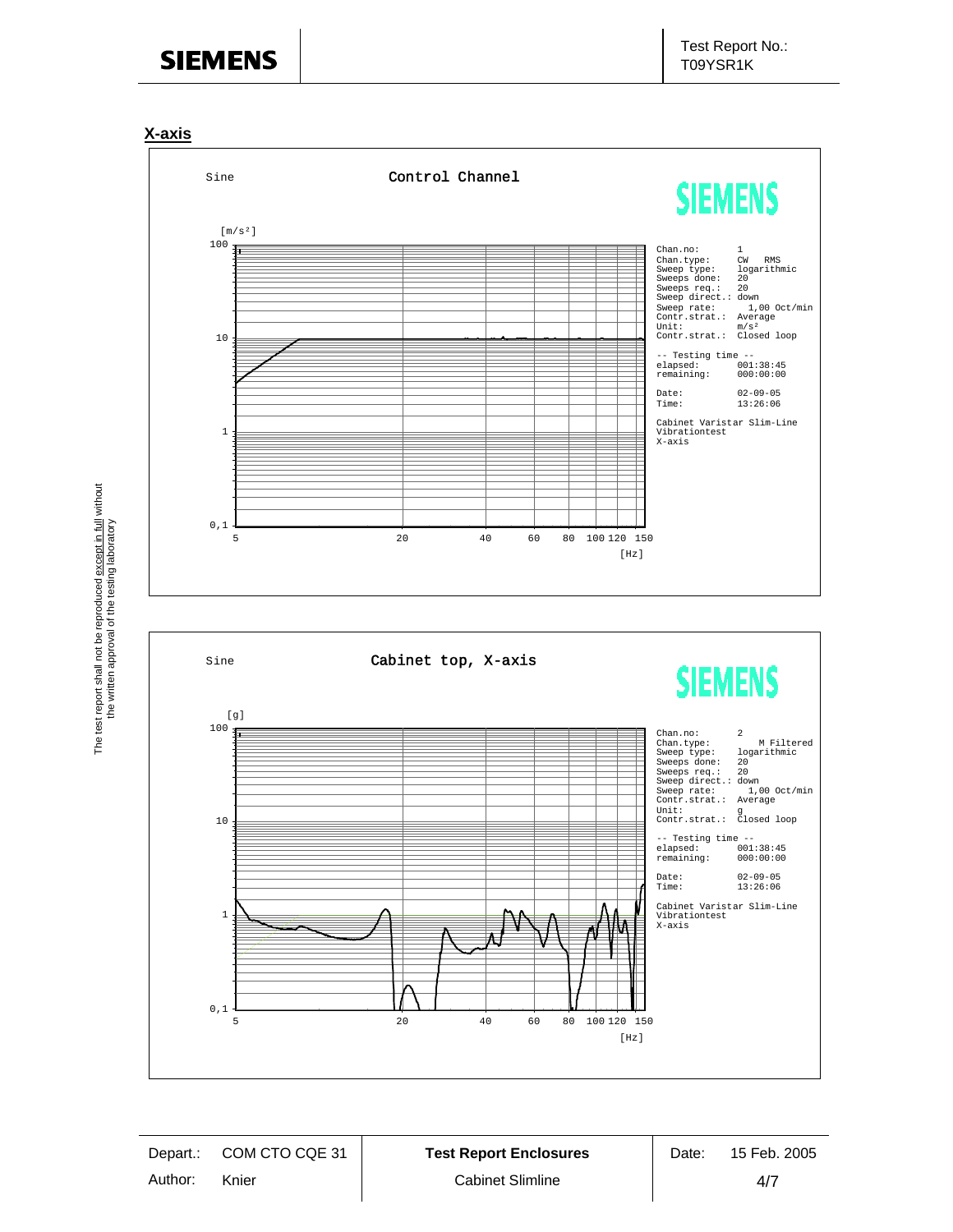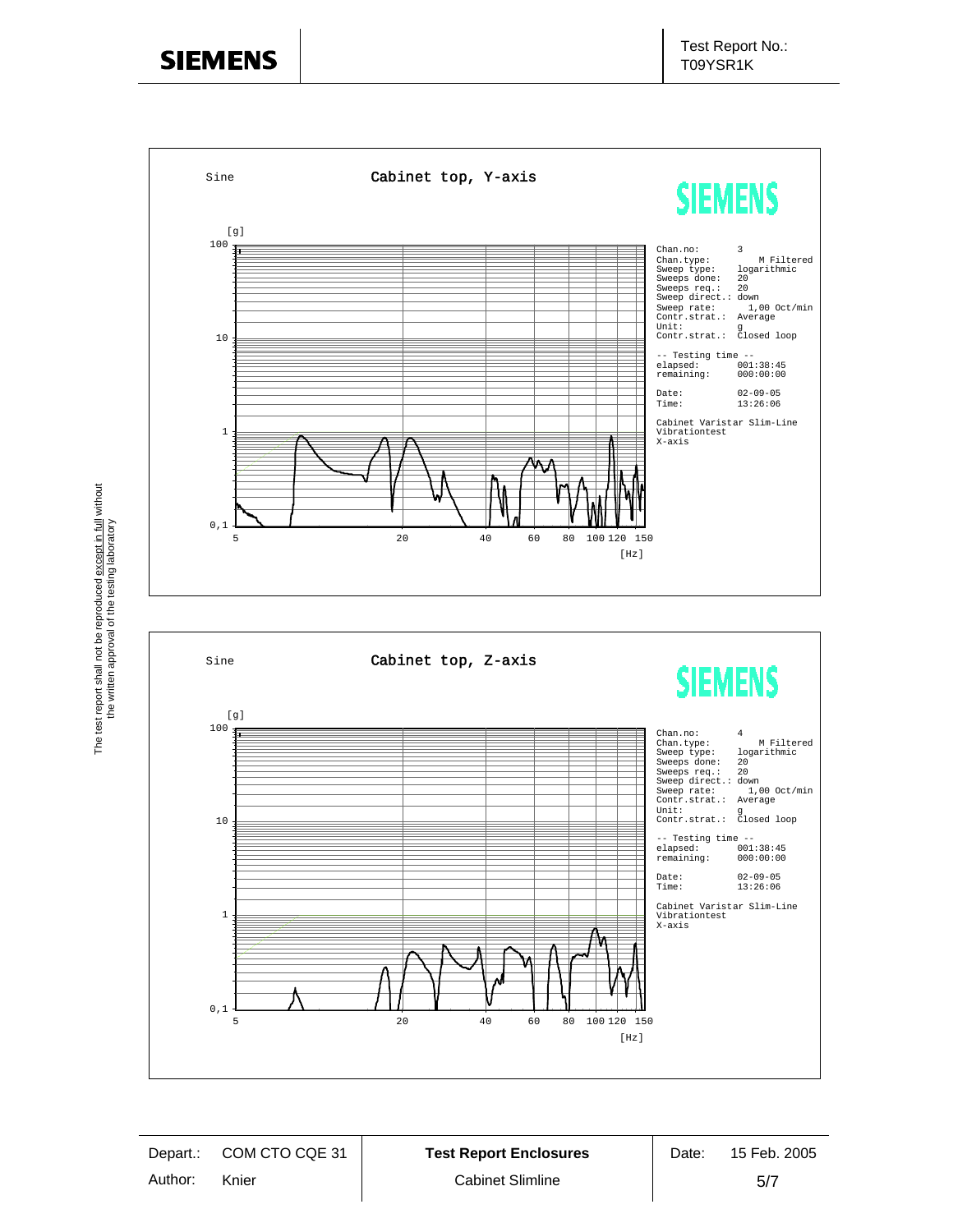



The test report shall not be reproduced except in full without the written approval of the testing laboratory

The test report shall not be reproduced except in full without<br>the written approval of the testing laboratory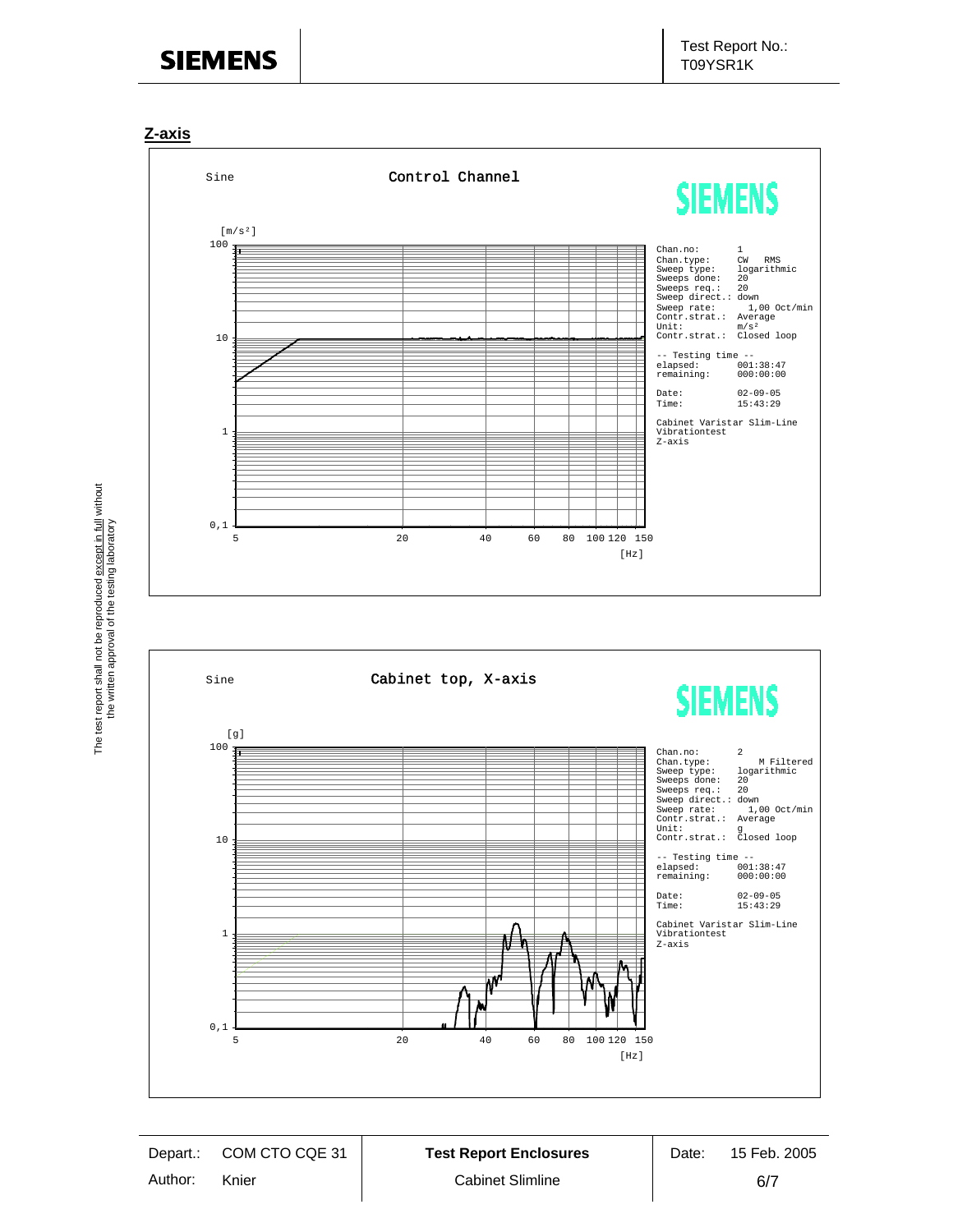